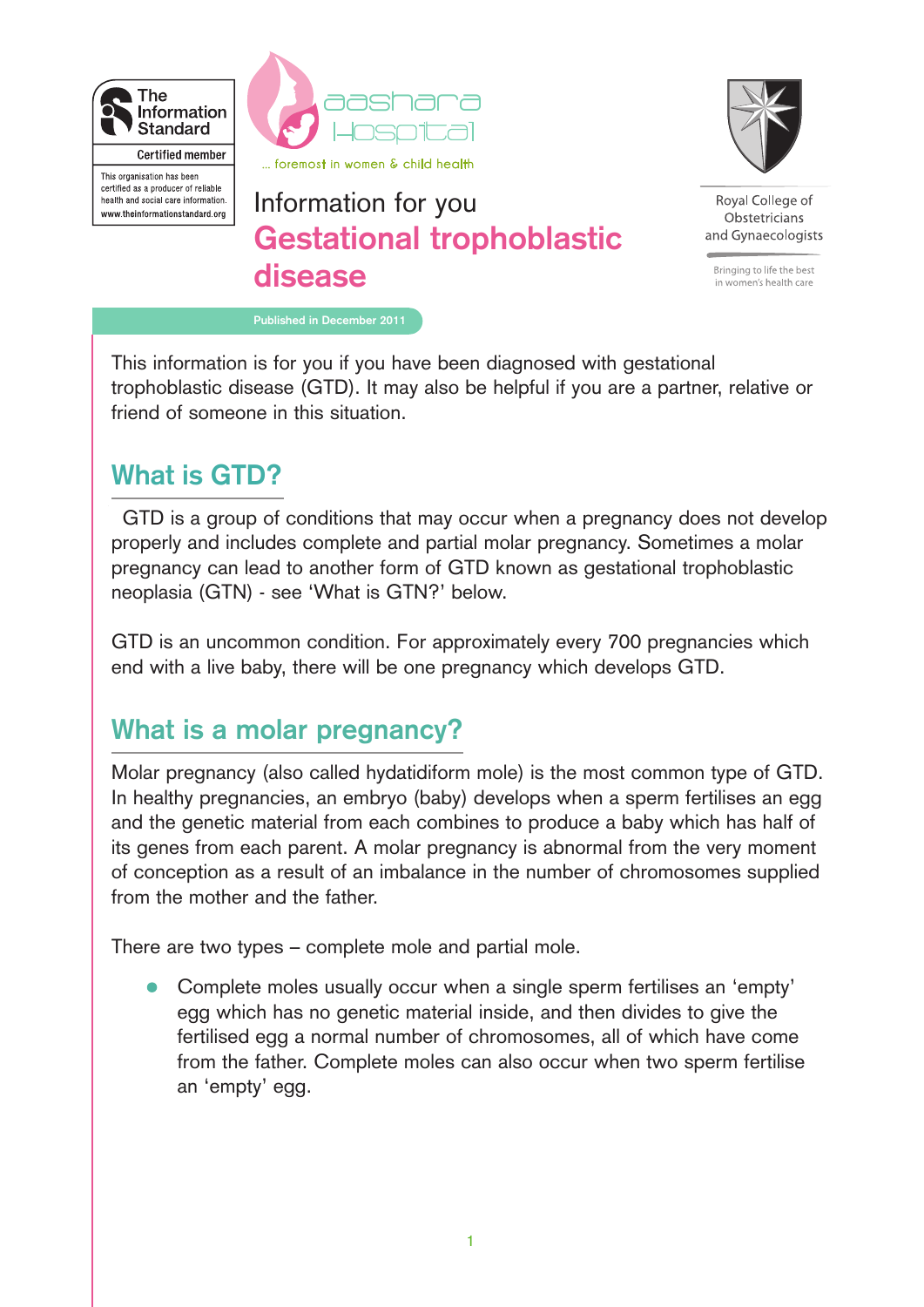

● Partial moles occur when two sperm fertilise a normal egg and the developing pregnancy then has three sets of chromosomes or more. In a partial mole, there are usually some early signs of development of a fetus on ultrasound but it is always abnormal and cannot develop into a baby.

GTD is more likely to develop in women of Asian origin, teenagers and women over 40 years.

### **When might a molar pregnancy be suspected?**

If you have a molar pregnancy you may have irregular or heavy bleeding from the vagina, or excessive morning sickness (hyperemesis). Your uterus (womb) may feel larger than your midwife or doctor would expect in early pregnancy. Less commonly, you may develop raised blood pressure, symptoms of an overactive thyroid gland or abdominal pain because of large ovarian cysts.

If your doctor suspects that you may have a molar pregnancy, you will be referred to an early pregnancy clinic for an ultrasound scan. If you have a complete mole, there will be no baby present inside the pregnancy sac and there may be other signs that suggest the presence of a molar pregnancy. Ultrasound may also help in diagnosing partial moles, but it is not as reliable as in cases of complete moles.

A blood test which measures the amount of the pregnancy hormone human chorionic gonadotrophin (hCG) may also raise the suspicion that you have a molar pregnancy. Usually, the levels of this hormone are much higher than would be expected in a healthy pregnancy.

A molar pregnancy may be found after what is suspected to be a miscarriage.

#### **Can a molar pregnancy survive?**

Sadly, as there is no baby present in a complete mole, these pregnancies cannot survive and cannot lead to the birth of a baby. In a partial mole, there may be a fetus visible on scan, but it is not developing properly and also cannot survive.

### **What happens if a molar pregnancy is suspected?**

The preferred treatment for complete molar pregnancy is an operation to take away the pregnancy tissue from your uterus (womb). Medication may be used to soften the cervix (neck of the womb) prior to your operation. You will usually need a general anaesthetic for this type of operation. During the operation, the cervix is stretched slightly and a suction device is used to remove all of the abnormally formed tissue from inside your uterus.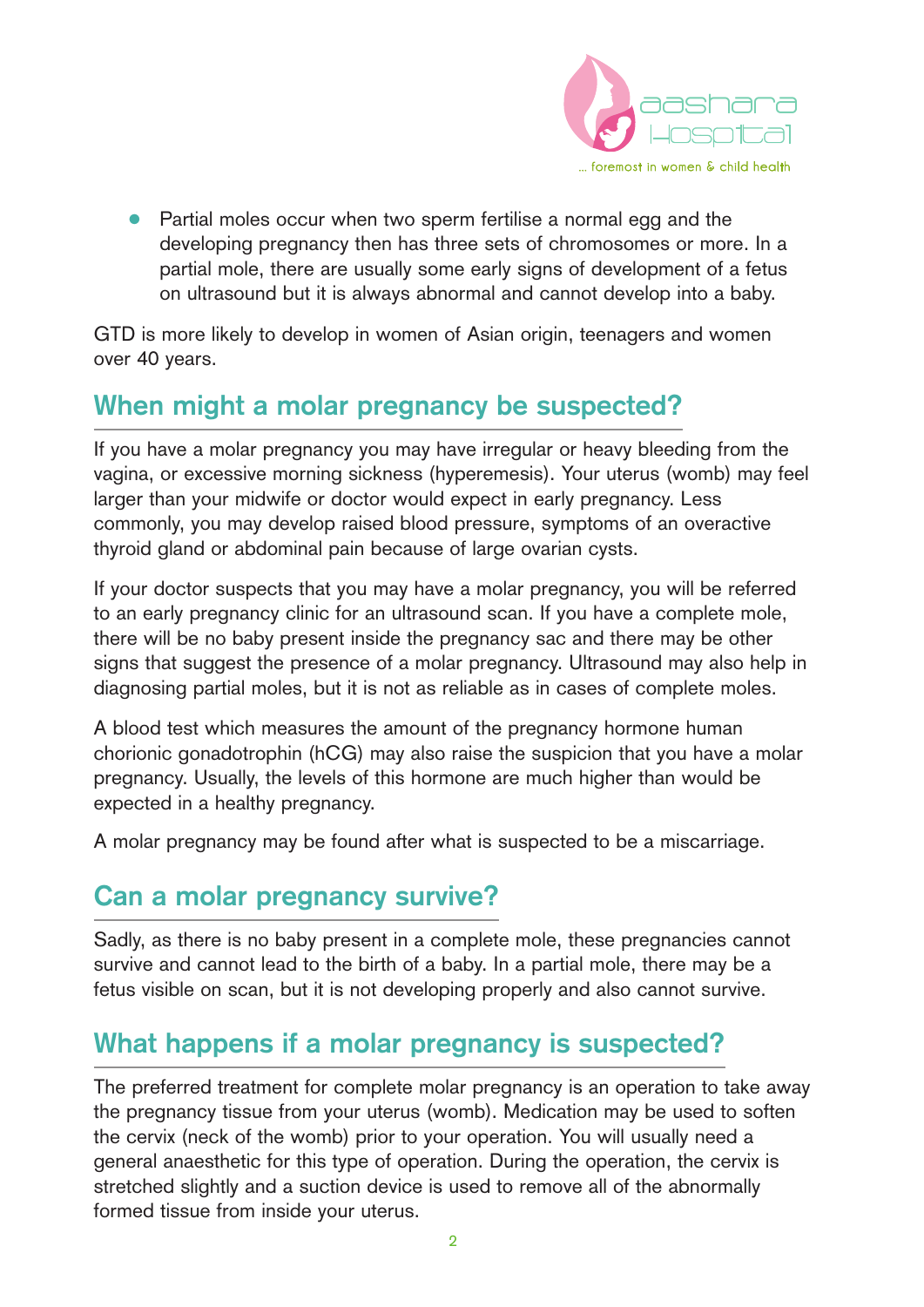

An operation is also the preferred method to treat pregnancies where a partial mole is present. However, sometimes the fetus in a partial molar pregnancy is too large to be removed in this way and you may need to have a miscarriage induced with medication. The doctors looking after you will discuss this with you in detail.

Rarely, a molar pregnancy may develop in one of a set of twins. The outlook for such pregnancies is poor, with only one in four ending with a live baby. Both miscarriage and premature birth are common in these cases. If your doctor is concerned that you have this very rare type of pregnancy, he or she will discuss your case with specialists and you will be referred to a hospital which has expertise in looking after cases such as yours.

### **Will I need anti-D?**

If you have a rhesus negative blood group you should be given medication known as anti-D to prevent your blood system from developing antibodies which may affect the blood cells of any future babies.

### **What happens after I have my surgery?**

The diagnosis of a molar pregnancy can only be suspected prior to your operation. To confirm whether you have had a molar pregnancy or not, the tissue which is removed at operation (known as the products of conception) will need to be examined in the laboratory so that a definite diagnosis can be made.

If you have had a miscarriage, and no fetus was seen on scan before you miscarried, it is recommended that the tissue which is passed is sent for analysis to make sure that you have not had an unsuspected molar pregnancy.

## **Why do I need to be sure if I have had a molar pregnancy?**

In a small number of cases the cells may persist after the pregnancy has been removed. This increases the chances of you needing further treatment. There is also a small risk that if medications are used to induce a miscarriage in molar pregnancies, some of the abnormal cells may pass into your bloodstream.

It is important to be sure if you have had a molar pregnancy or not as there is a small risk that some of the abnormal cells may persist or develop into more severe forms of GTD (see below).

Overall the risk of needing further treatment is about 1 in 7 (15%) after a complete molar pregnancy and 1 in 200 (0.5%) after a partial molar pregnancy. At present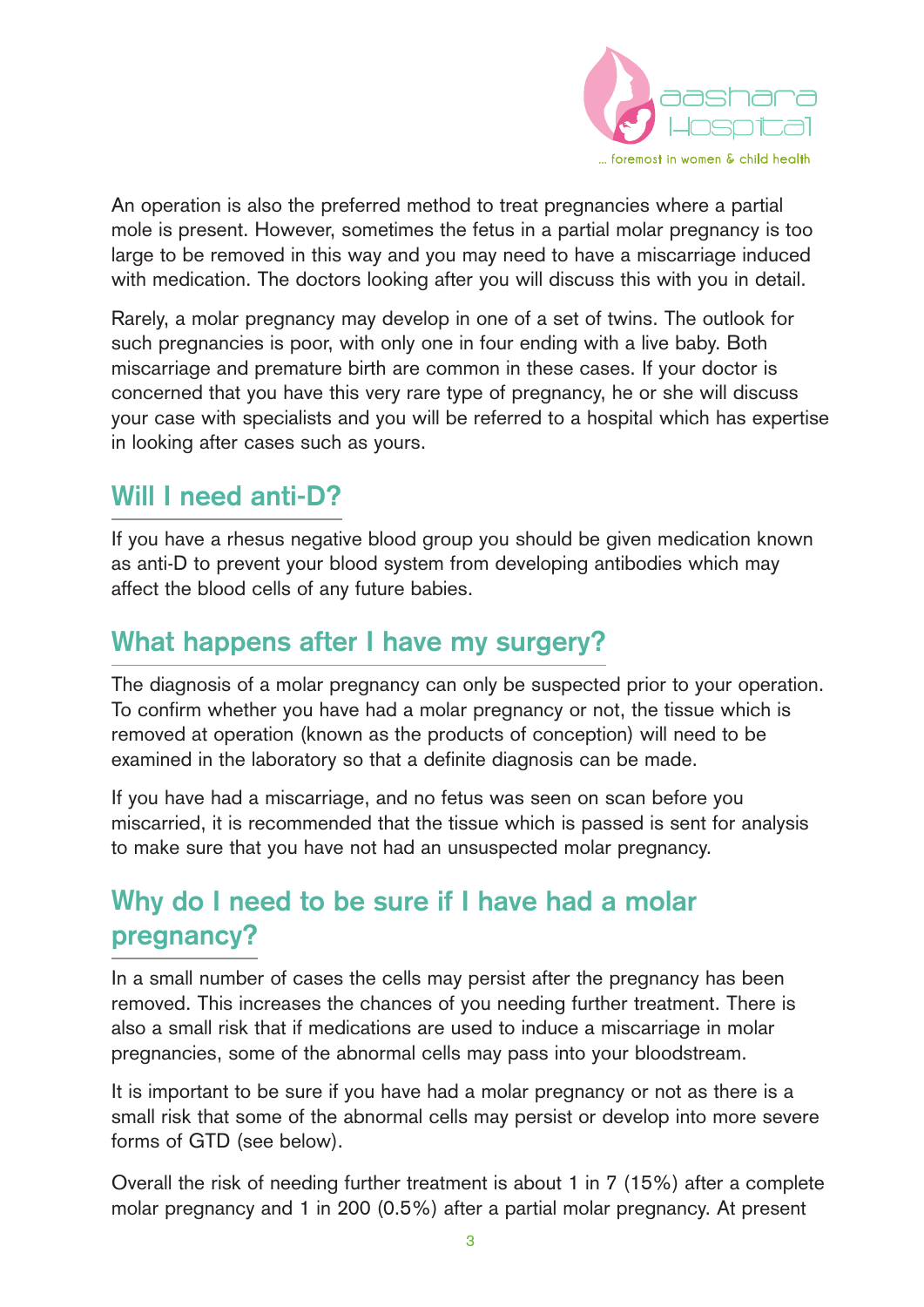

there is no accurate way of predicting immediately after your operation if you will need further treatment.

### **What follow-up will I have?**

In the UK all women who have had a molar pregnancy are asked if their details can be registered with a specialist centre so that treatment can be coordinated and provided by doctors who are experts in this field. These centres are in hospitals in London, Sheffield and Dundee (see contacts below).

After registering with a specialist centre, you will be followed up for at least 6 months. Follow-up involves measuring the pregnancy hormone hCG, either in blood or urine specimens. The specialist centre will post you the kit you need but you will have your blood test done at your GP surgery or local hospital. If you are asked to give a urine specimen, written information will be given on how to do this. If your level of hCG is falling, then the number of abnormal cells in the uterus is also falling and no further treatment is needed.

Length of follow-up will depend on your individual needs. If your levels of hCG return to normal within 56 days of your operation, then you will usually be asked to provide blood and urine samples for 6 months. If your hCG levels take longer to return to normal, you are usually followed up for 6 months from the date when your tests returned to normal. This programme of registration and follow-up has produced high cure rates (98–100%) and very low rates of progression to more serious forms of GTD.

The specialist centre will be able to put you in touch with support groups.

### **What contraception can I use during follow-up?**

You should use barrier methods of contraception such as condoms or diaphragm until your hCG levels are normal.

Once your hCG levels are normal, you may use all types of hormonal contraception including the combined contraceptive pill, progestogen only pill, progestogen injection and progestogen implant. You should not have an intrauterine contraceptive device fitted until your hCG levels have returned to normal as it is more likely to cause a perforation (puncture) in the uterus after a molar pregnancy.

You can discuss with your doctor options for contraception that suit you.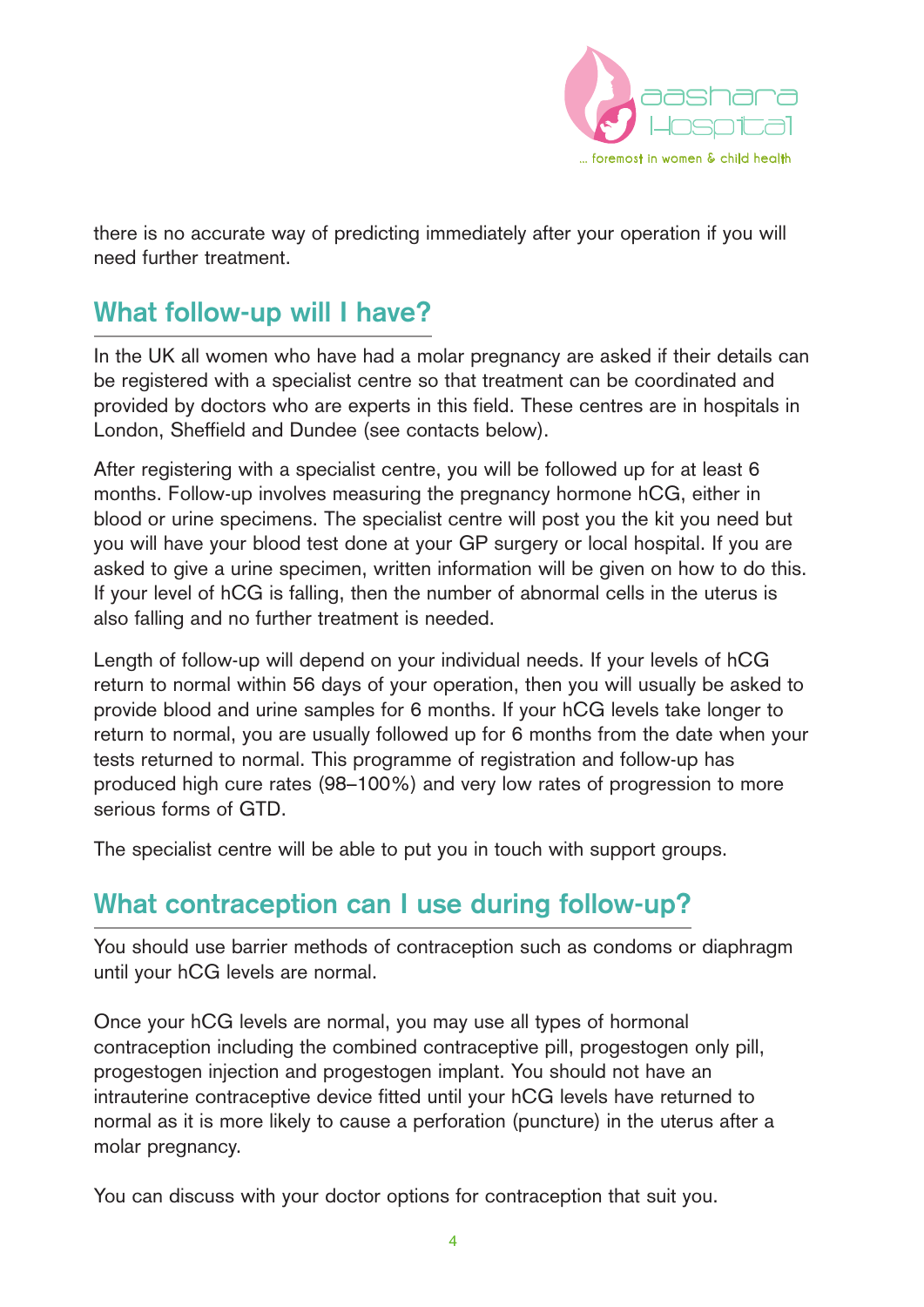

### **What is GTN?**

A molar pregnancy is best thought of as a pre-cancerous illness which can occasionally progress to a cancerous form of GTD known as gestational trophoblastic neoplasia (GTN). GTN is regarded as a rare form of cancer and includes invasive mole, choriocarcinoma, placental site trophoblastic tumour and epithelioid trophoblastic tumour. It has a cure rate of over 99% if it develops after a molar pregnancy.

GTN occurs when some of the molar pregnancy tissue persists in the uterus. It is usually diagnosed if your hCG levels do not return to normal.

GTN can also occur after a miscarriage or a live birth. This is much rarer, happening once for every 50,000 babies born.

If you develop persistent or irregular bleeding after a pregnancy, you may have GTN. You should have a pregnancy test to exclude this and an ultrasound scan is advisable.

### **What happens if I have GTN?**

If you are diagnosed with GTN, you will usually need to have further treatment. This will be organised by the specialist centre that you have been registered with.

If your hCG level is lower than 5000, you may need to have a second operation to empty your uterus (womb). However, further treatment usually involves drugs (chemotherapy). One in seven (15%) women who have a complete mole and 1 in 200 (0.5%) women who have a partial mole will need chemotherapy.

The number and type of drugs that are used depend on your age, type of pregnancy, blood levels of hCG before treatment and how long it is since your pregnancy ended.

The most frequently used chemotherapy (methotrexate) does not cause sickness or hair loss. The side-effects that can occur with methotrexate chemotherapy are generally quite mild producing sore eyes, sore mouth, chest and abdominal discomfort.

Treatment is continued until 6 weeks after your hCG level has returned to normal.

Surgery, such as hysterectomy (removal of the womb) may be required if you have placental site trophoblastic tumour or epithelioid trophoblastic tumour.